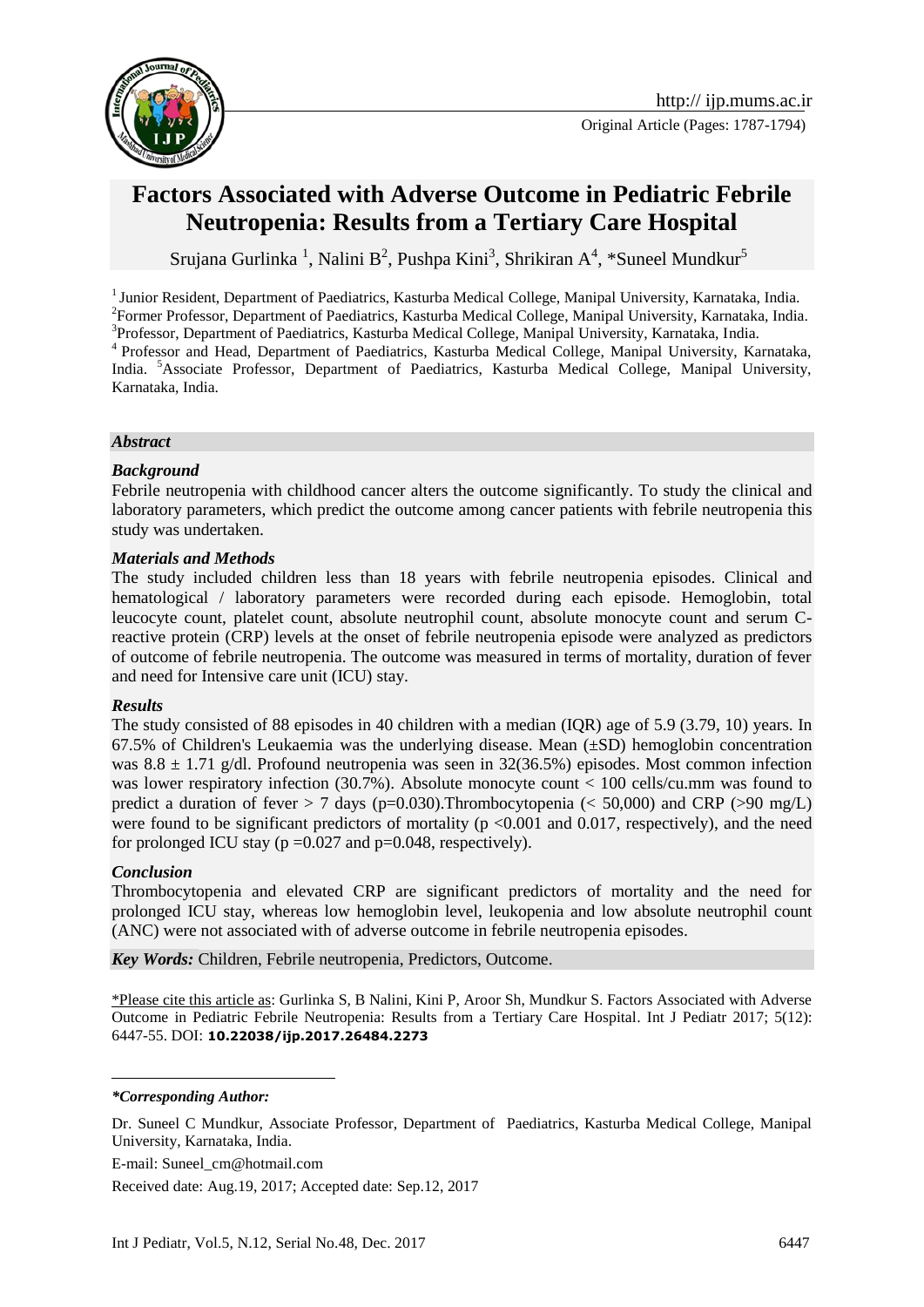# **1- INTRODUCTION**

 Febrile neutropenia (FN) is a potentially fatal condition in patients with childhood malignancies receiving cytotoxic chemotherapy for the underlying malignancy (1). It also increases the morbidity in terms of prolonged hospital and intensive care unit (ICU) stay, increased need for ventilator and inotropic supports, prolonged and upgraded antibiotic therapy directly reflecting on the elevated cost of treatment in the resource poor countries. Children with neutropenia are prone to dangerous infections and in the era of emerging antibiotic resistance and multidrug resistant organisms it significantly poses a therapeutic challenge. Aggressive treatment with broad spectrum antibiotics in an inpatient setting till defervescence and recovery of neutrophil count is the cornerstone in the management of febrile neutropenia (2). Though mortality has declined drastically over the years with the use of Imipenem and **c**arbenicillin, indiscriminate use of antibiotics and lengthy hospitalisation increase the risk of multidrug resistance apart from causing additional emotional and economic burden on the parents (3, 4).

In addition to empirical antibiotic treatment, the management includes a detailed clinical examination, multiple blood cultures from different sites and body fluids, including cultures from all lumens of a central venous line if present, and other investigations. There is no single correct antibiotic choice rather, a decision should be based on the patient's history and clinical findings, focus of infections, local antibiotic resistance patterns, and toxicity/cost profiles of antibiotics. Recently, the disease-free survival rates have increased significantly in children with cancer with advances in cancer treatment such as increase in the use of colony stimulating factor, intensification of chemotherapy protocols and stem cell transplantation (5).

As not all children are at the same risk for serious complications, stratification based on risk factors has become a prime requirement. Several studies have prospectively validated their models for low risk criteria  $(2, 6)$ . A prospective – multicentre study included 5 independent variables: serum C-Reactive Protein (CRP) level ≥ 90mg/L, hypotension, identification of relapse of leukaemia as cancer type, platelet count  $\leq 50,000$ cells/cu.mm, and recent receipt of chemotherapy to assess the risk for invasive bacterial infection and concluded that identification of these risk factors was helpful in stratification of children into high or low risk groups. Some investigators even emphasized the advantages of outpatient management and early discharge of low risk patients. Higher prevalence of protein energy malnutrition, with poor tolerance to chemotherapeutic drugs in resource-poor countries makes risk stratification of these febrile neutropenia patients to predict the outcome and mortality (7, 8).

This study was conducted to evaluate the role of haemoglobin level, total leucocyte count, platelet count, Absolute neutrophil count, Absolute monocyte count and serum CRP levels at the onset of febrile neutropenia episode on the outcome of febrile neutropenia.

# **2- MATERIALS AND METHODS**

# **2-1. Study population and design**

 This prospective observational study was conducted in a Kasturba Medical College, Manipal- India, and a tertiary care centre. All children aged <18 years admitted from March 2015 to July 2016 with febrile neutropenia were included. The study was approved by the Institutional Ethics Committee. A child was included in the study at the onset of fever (temperature  $>$  38<sup>°</sup>C), and neutropenia (Absolute Neutrophil Count [ANC] < 1000cells/cu.mm). Multiple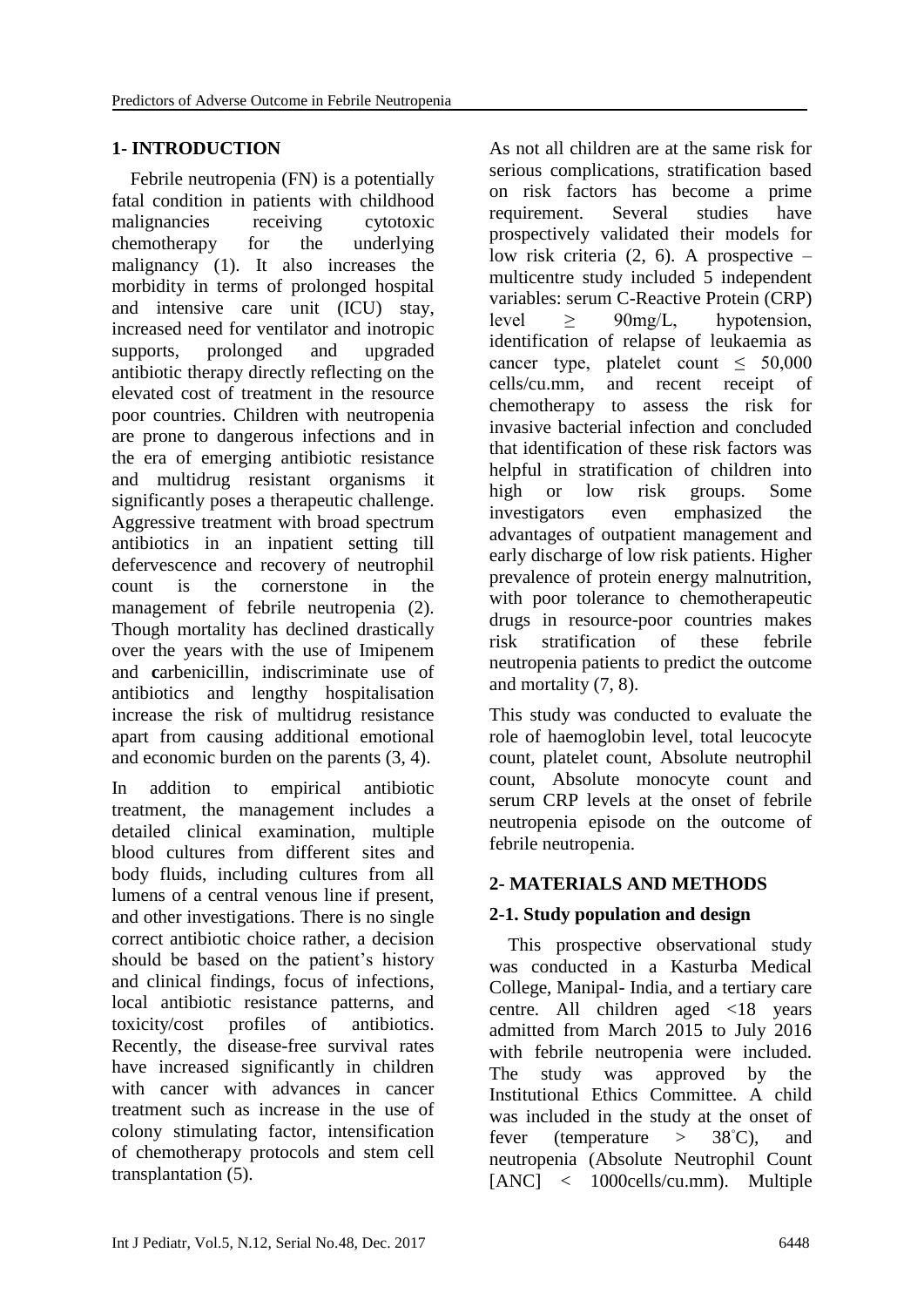episodes of febrile neutropenia in the same child were analysed as separate episodes. Detailed history including demographic data (decimal age, gender), complaints, underlying disease (solid or non-solid tumours, stage of chemotherapy, interval since last chemotherapy), any past history of similar episodes, any prior antibiotic prophylaxis and use of Granulocyte – Colony Stimulating Factor (G-CSF) was obtained. Child was examined for potential foci of infection, organomegaly, any bleeding manifestations and findings were documented in a pre- validation pro-forma.

Laboratory investigations including haemoglobin level, leucocyte count, absolute neutrophil count, absolute monocyte count, platelet count, serum Creactive protein (CRP) levels, were performed at the inclusion into the study. Haemoglobin levels, total leucocyte count and platelet counts were measured using an automated coulter counter (Beckman Coulter-COULTER ® LH 750 Haematology Analyser). To avoid discrepancy with coulter method, the counts were confirmed by a peripheral smear by a pathologist. Blood samples were collected for culture under strict aseptic precautions in BACTEC bottles and were sent for incubation and plated onto blood agar and McConkey media. In addition sputum, urine and stool examinations; imaging studies were performed when clinically indicated and findings were noted.

Child was followed up for any signs of worsening sensorium, need for ventilator and inotropic support, Mucocutaneous bleeding, renal insufficiency, hepatic dysfunction till the time for defervescence. Haemoglobin level, total leucocyte count, platelet count, Absolute neutrophil count, Absolute monocyte count and serum CRP levels at the onset of episode were analysed as the predictors of outcome of febrile neutropenia. The outcome was measured in terms of whether the child survived or succumbed, duration of fever and length for ICU stay.

# **2-2. Definitions**

Fever was defined as an axillary temperature greater than  $\geq 38^{\circ}$ C or 100.4<sup>°</sup>F (5). Neutropenia was defined as absolute neutrophil count less than 1000cells/cu.mm (9). Profound neutropenia was defined as absolute neutrophil count <100cells/cu.mm (9). Platelet count less than 1,50,000/cu.mm was defined as thrombocytopenia.

# **2-3. Statistical analysis**

Data analysis was done by using the Statistical Package for Social Sciences (SPSS) version15.0. Descriptive data was expressed as percentages, medians and interquartile ranges or as means and standard deviations. Statistical significance was calculated using students t- test for parametric data and Mann-Whitney U test for non-parametric data. Association between categorical variables was assessed using chi-square test or fisher exact test. A p- value of  $\leq$  0.05 was regarded as statistically significant.

# **3- RESULTS**

#### **3-1. Characteristics of febrile neutropenia episodes**

 During the 15-month prospective observational study, 44 children with febrile neutropenia who met the inclusion criteria were recruited into the study. Three children who were discharged against medical advice and one child who underwent bone marrow transplantation were excluded from the present study. Hence, a total number of 40 children with a total 88 consecutive episodes of febrile neutropenia were studied. This translates into an average of 2.2 febrile neutropenia episodes per child during the study period (**Figure.1**).

# **3-1-1. Demography**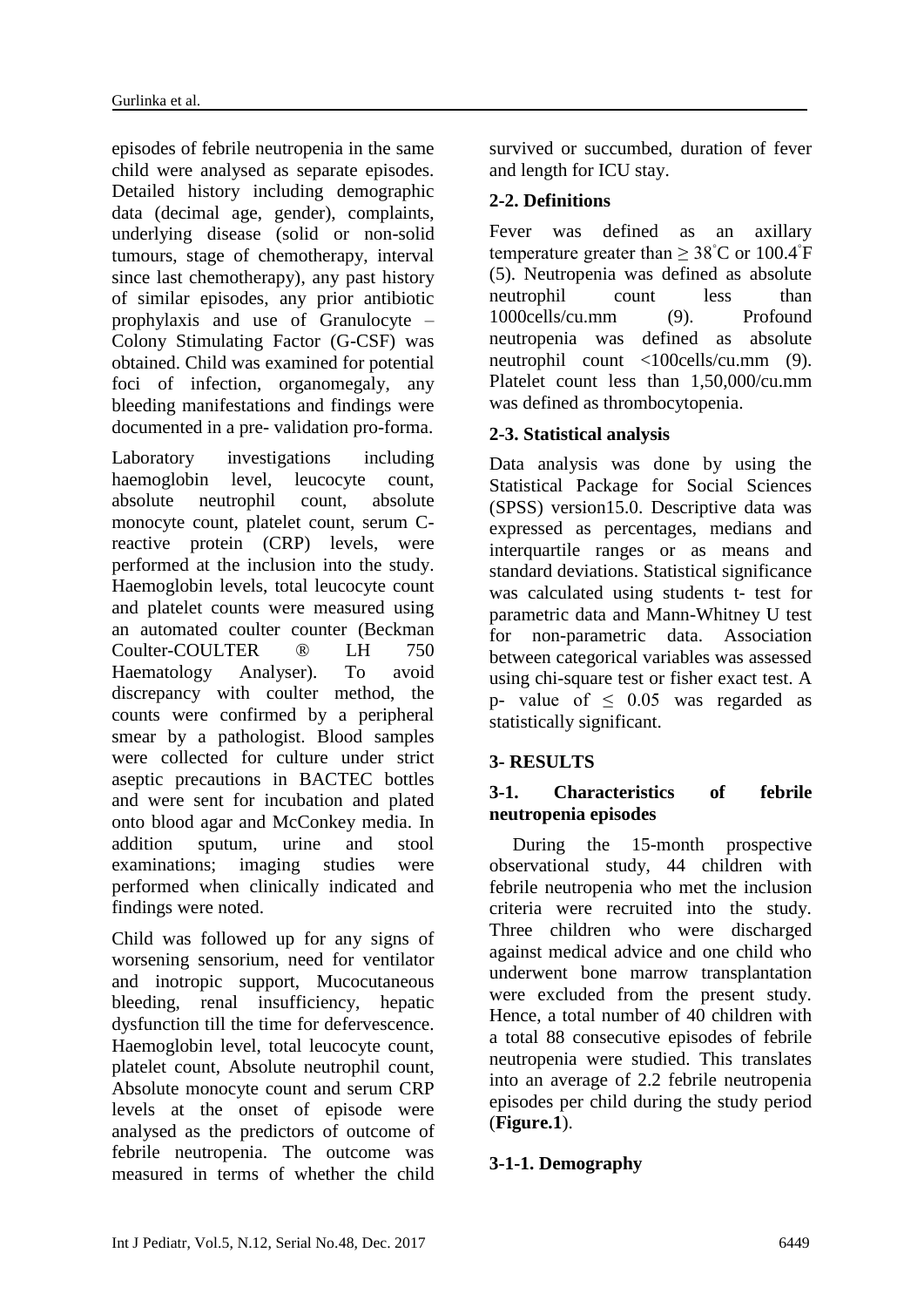The median and Interquartile Range (IQR) age of study group was 5.9 years (3.79, 10.00). The youngest child was 6 months old and the eldest was 16.9 years at the time of diagnosis. The ratio of boys and girls was observed to be 1.66:1 (**Table.1**).

# **3-1-2. Underlying malignancy**

Among 40 children included, haematological malignancies were the most common malignancies (77.5%), with acute lymphoblastic leukemia (ALL) contributing to 67.5% and the remaining being diagnosed with solid tumors. Among the haematological malignancies, ALL was the most common (87%) (**Figure.1**); the peak axillary temperature recorded during each episode was >  $39^{\circ}$ C in 55.7% (n=49) of the episodes. Central venous catheter was used during 3 episodes.

# **3-2. Spectrum of infections**

Most common focus of infection in the study group was acute lower respiratory tract infection (30.7%) closely followed by acute gastroenteritis (28.4%). Skin and soft tissue infections were observed in four children in the study group were impetigo, pustulosis secondary to pseudomonas infection, herpes zoster and cutaneous aspergillosis. Vascular access related infections were seen in four episodes (4.6%), out of which one was central line associated blood stream infection. No focus for fever could be identified in 14.7 % of the episodes  $(n=13)$  included in the study.

### **3-3. Haematological and Biochemical Data**

Febrile neutropenia episodes were not associated with severe anaemia**.** Haemoglobin level  $\langle 7 \text{ g/d} \rangle$  was seen in 12.5 % episodes (n=11), the mean haemoglobin concentration in the episodes studied was  $8.8 \pm 1.71$  g/dl. The median (IQR), total lymphocyte count (TLC) was 1,250 cells/cu.mm (800 and 2,175

cells/cu.mm). Thrombocytopenia (< 1, 50,000 cells/cu.mm) was as an associated finding in most episodes of febrile neutropenia (73.9%) with 43.2% being mild to moderate and 30.7% severe. Profound neutropenia was seen in 32(36.5%) episodes. The median absolute neutrophil count was 174 cells/cu. mm. In 62.5% episodes the absolute monocyte count was less than < 100 cell/cu.mm. The median CRP in the episodes  $(n=77)$  was 38.3mg/L (10.75, 101) [CRP could not be measured in 11 episodes].

# **3-4. Microbiological Data**

Blood cultures were sent in 69 episodes and organisms were isolated in ten cases, Coagulase Negative Staphylococcus aureus being the most common (n=3). Gram negative organisms like Escherichia coli, Klebseilla pneumoniae, Pseudomonas aeuroginosa, Acinetobactor and Edwardseilla were identified in 5 episodes. One child had Leuconostoc, a gram positive organism grown in the blood culture, who responded well with Cephalosporin. Among the ten episodes with culture positive sepsis, a focus was identifiable in only one episode. This was in a child with Klebsiella pneumonia sepsis in whom the same organism was cultured from sputum. Candida species were isolated from two throat swab cultures (n=4), and one ear swab culture (n=2). However, all these three children had a sterile blood culture. All the stool tests  $(n=6)$ , wound swab  $(n=1)$ , Cerebrospinal Fluid (CSF) (n=3), and urine cultures  $(n=2)$  done during the study period in the study group were sterile.

### **3-5. Management of febrile neutropenia episodes**

Cephalosporins were used as first line drugs in 45.5 % of the episodes and in ten of such episodes grading up to higher antibiotics like Piperacillin, Teicoplanin and Vancomycin was required.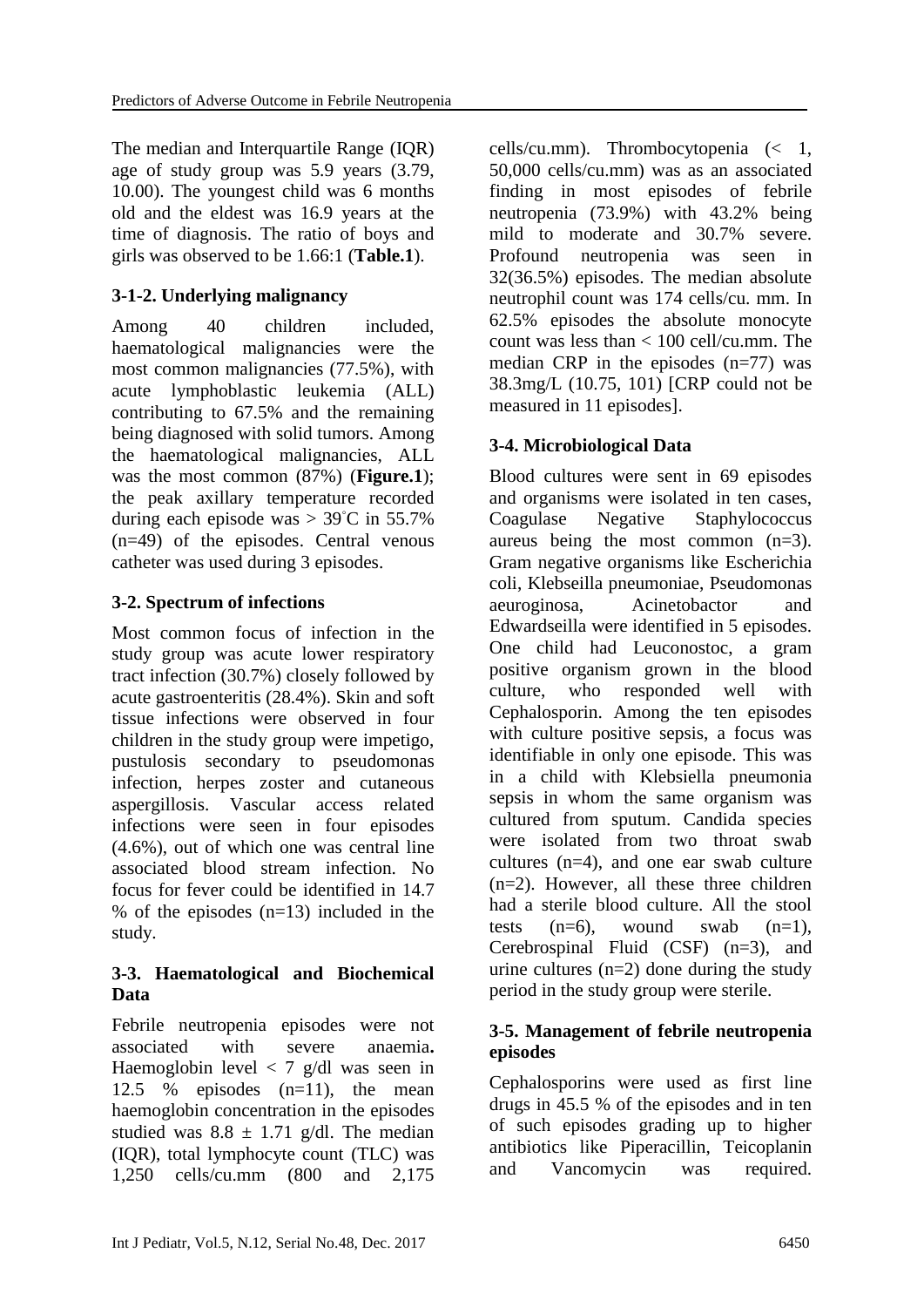Teicoplanin and Piperacillin were started as first line antibiotics in four and five episodes respectively. Antifungals (Liposomal Amphotericin B and Fluconazole) were started in 21 episodes in the present study, in four episodes there was culture proven Candidal growth and in others they were started either empirically for persisting fever spikes or based on clinical diagnosis of oral / oesophageal / vaginal candidiasis. Out of 40 children included in the study, 38 were on prior Cotrimoxazole (TMP-SMP) prophylaxis for more than a week. The other two children were newly diagnosed to have malignancy and had prior antibiotic prophylaxis of < 1week. Granulocyte - colony stimulating factor (G-CSF) and blood products were used in 21.6% (n=19) and 40.9% (n=36) of the episodes.

#### **3-6. Outcome of febrile neutropenia episodes**

Recovery from febrile neutropenia was observed in 94.3% of the episodes. The mortality rate during the study period was 5.7% (five children). All five of them succumbed to the first episode of febrile neutropenia and were during induction phase. The median duration of fever in the episodes was 5 days. Persisting fever for more than 14 days was observed in four episodes. The median length of ICU stay was two days (**Table.1**).

### **3-7. Predictors of outcome of febrile neutropenia episodes**

In the present study, variables like low haemoglobin (< 7g/dl), leukopenia (< 2000 cells/cu.mm), thrombocytopenia (<50,000cells/cu.mm), Absolute neutrophil count <100 cells/cu.mm, Absolute monocyte count < 100 cells/cu.mm, and CRP more than 90 mg/L, were studied as risk factors for the outcome of febrile neutropenia episode.

All children who succumbed had a platelet count less than 50,000 cells/cu.mm (p <0.001), and 80% of them had white blood cell (WBC) < 2000 cells/cu.mm, Absolute monocyte count (AMC) <100 cells/cu.mm and  $CRP > 90$  mg/L, of which CRP was found to be statistically significant  $(p=0.017)$ 

Haemoglobin, Total leucocyte count and Absolute neutrophil count were not associated with mortality or the duration of fever or the need for ICU stay ( $p > 0.05$ ). Absolute monocyte count < 100 cells/cu.mm was found to predict a duration of fever  $> 7$  days (p= 0.030). Thrombocytopenia and elevated CRP were found to be significant predictors of mortality ( $p \leq 0.001$  and  $p=0.017$ , respectively) and the need for ICU stay (p =0.027, and p=0.048, respectively*)*  (**Table.2**).

| Outcome                             | Number of episodes (%) |  |  |  |
|-------------------------------------|------------------------|--|--|--|
| Primary $(n=88)$                    |                        |  |  |  |
| Recovered                           | 83(94.3)               |  |  |  |
| Succumbed                           | 5(5.7)                 |  |  |  |
| Time for defervescence $(n=83)$ *   |                        |  |  |  |
| $<$ 7 days                          | 59                     |  |  |  |
| $7-14$ days                         | 20                     |  |  |  |
| $>14$ days                          | 4                      |  |  |  |
| Duration of fever*                  | Median $5(7,3)$        |  |  |  |
|                                     | Range 1-25             |  |  |  |
| Length of ICU stay in days $(n=14)$ | Median $2(4,1)$        |  |  |  |

**Table-1**: Outcome of febrile neutropenia episode

\* Five children who succumbed to the illness were excluded as they were febrile till the day of death.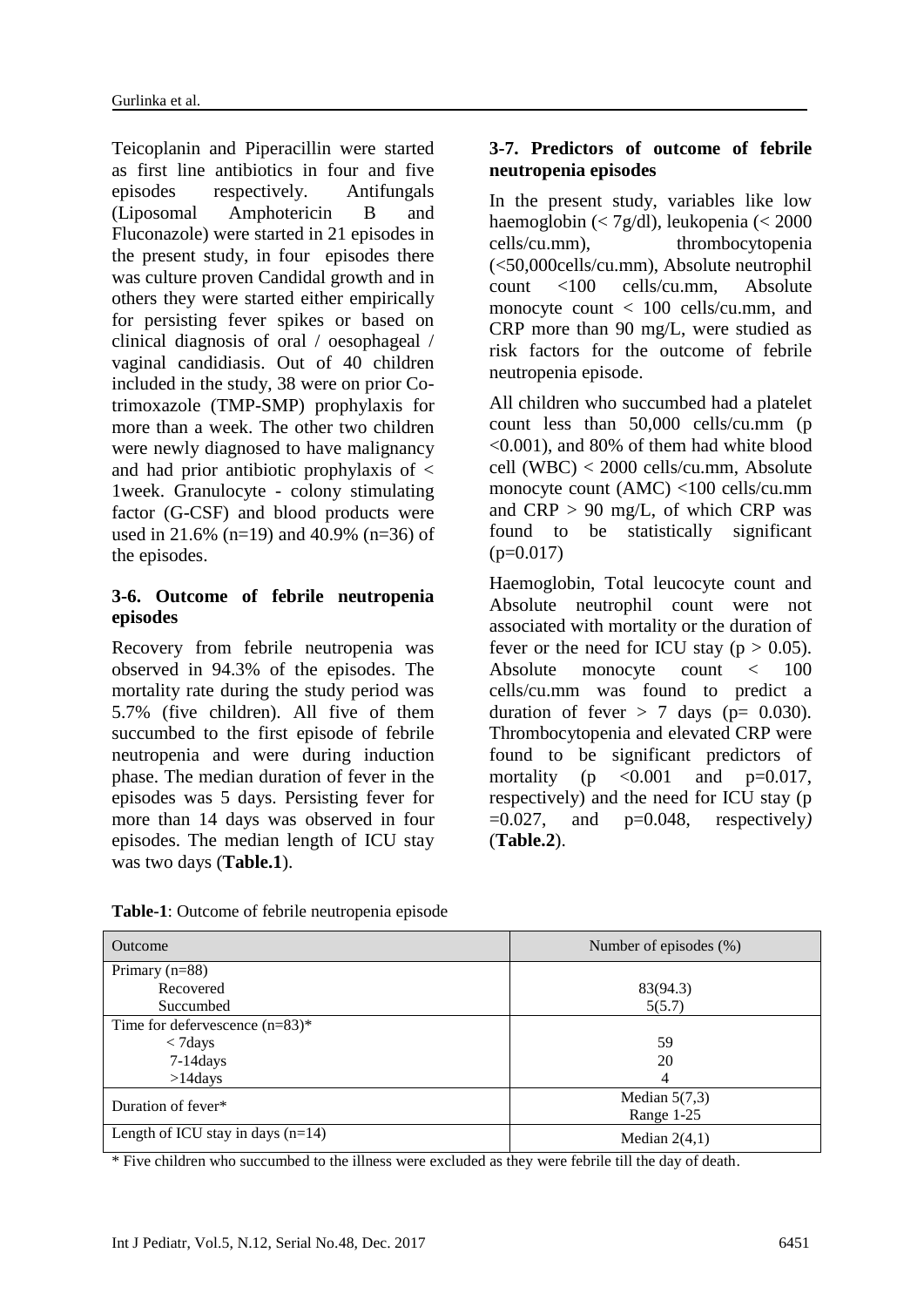| Haemoglobin          | Primary outcome(n=88) |                   | Duration of fever |                | ICU            |                |
|----------------------|-----------------------|-------------------|-------------------|----------------|----------------|----------------|
| (g/dl)               |                       |                   | $(n=83)*$         |                | stay $(n=88)$  |                |
|                      | Recovered $(n=83)$    | Succumbed $(n=5)$ | $< 7$ days        | $>7$ days      | Yes            | N <sub>o</sub> |
| $\leq$ 7             | 10                    |                   | 8                 | $\overline{2}$ | 1              | 10             |
| >7                   | 73                    | $\overline{4}$    | 56                | 17             | 13             | 64             |
| P- value             | $0.605$ (NS)          |                   | $0.816$ (NS)      |                | $0.5$ (NS)     |                |
| WBCcells/cu.mm       |                       |                   |                   |                |                |                |
| < 2000               | 61                    | 4                 | 44                | 17             | 10             | 55             |
| > 2000               | 22                    | 1                 | 20                | $\overline{2}$ | $\overline{4}$ | 19             |
| P-value              | 1(NS)                 |                   | $0.083$ (NS)      |                | 1(NS)          |                |
| Plt cells/cu.mm      |                       |                   |                   |                |                |                |
| $<$ 50 000           | 22                    | 5                 | 15                | 7              | 8              | 19             |
| >50 000              | 61                    | $\boldsymbol{0}$  | 49                | 12             | 6              | 55             |
| P- value             | <0.001(S)             |                   | $0.245$ (NS)      |                | 0.027(S)       |                |
| ANCcells/cu.mm       |                       |                   |                   |                |                |                |
| $<$ 100              | 29                    | $\mathfrak{Z}$    | 20                | 9              | 7              | 25             |
| >100                 | 54                    | $\overline{2}$    | 44                | 10             | $\overline{7}$ | 49             |
|                      |                       |                   |                   |                |                |                |
| P-value              | $0.34$ (NS)           |                   | $0.27$ (NS)       |                | $0.36$ (NS)    |                |
| AMCcells/cu.mm       |                       |                   |                   |                |                |                |
| < 100                | 51                    | 4                 | 35                | 16             | 11             | 44             |
| >100                 | 32                    |                   | 29                | 3              | 3              | 30             |
| P-value              | $0.36$ (NS)           |                   | 0.030(S)          |                | $0.25$ (NS)    |                |
| CRP mg/ $L(n=77)$ ** |                       |                   | $(n=72)*$         |                |                |                |
|                      |                       |                   |                   |                |                |                |
| $90$                 | 55                    | 1                 | 45                | 10             | 7              | 49             |
| >90                  | 17                    | 4                 | 11                | 6              | 7              | 14             |
| P- value             | 0.017(S)              |                   | $0.182$ (NS)      |                | 0.048(S)       |                |

| <b>Table 2:</b> Predictors of outcome of febrile neutropenia |  |
|--------------------------------------------------------------|--|
|--------------------------------------------------------------|--|

\* Five children who succumbed to the illness were excluded as they were febrile till the day of death; \*\* CRP levels could not be done in 11 episodes; NS: Not Significant; S: Significant.



**Fig.1**: The profile of study population.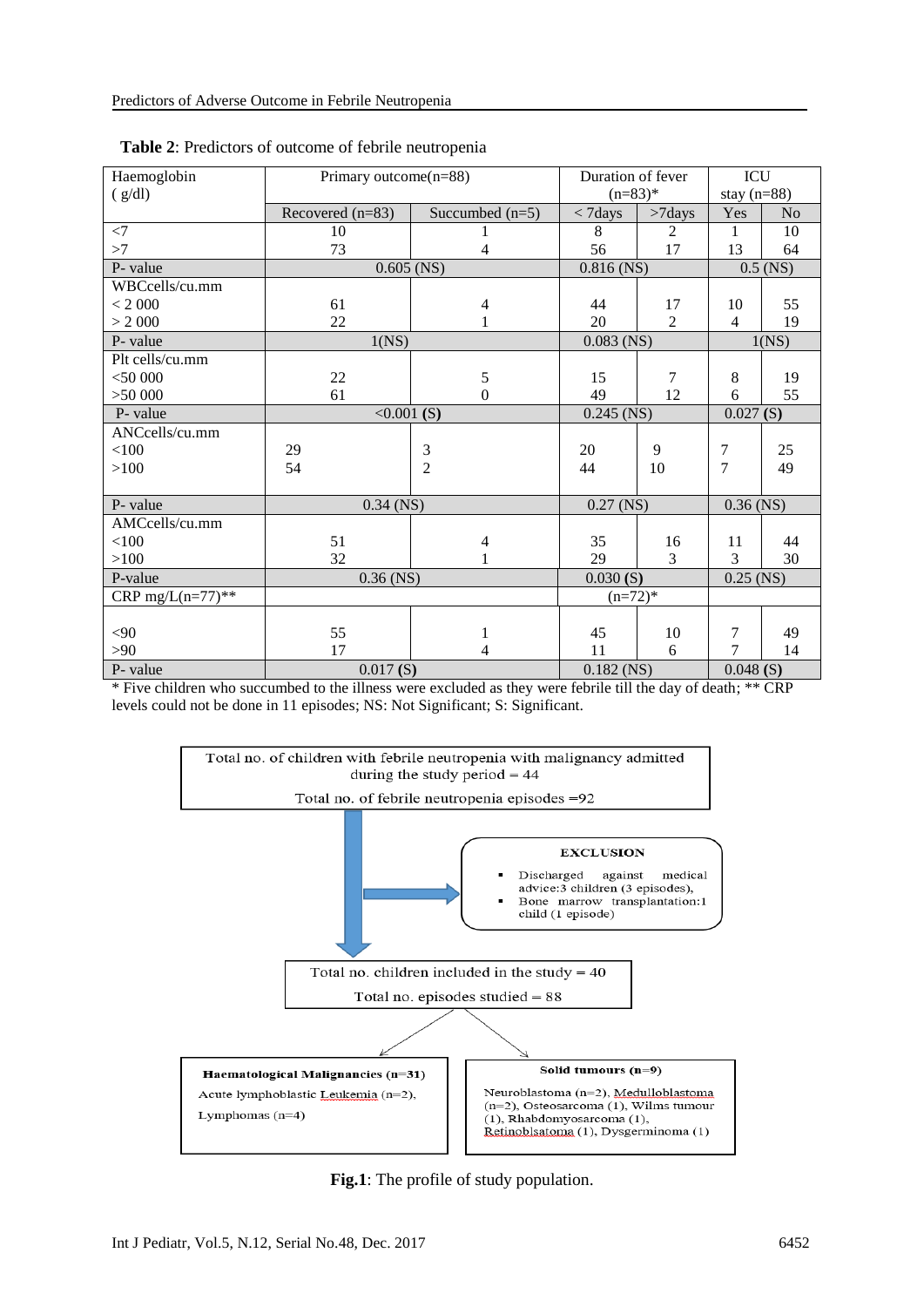#### **4- DISCUSSION**

 Febrile neutropenia is the major cause of prolonged hospitalisation among children with malignancies apart from hospitalisation for chemotherapy. Infections hinder the pause-less continuation of chemotherapy and also increase the risk of mortality. The standard therapy is hospitalisation and broad spectrum intravenous antibiotics. However, paediatric group is heterogeneous with suffering ranging from minor illness to extreme complications and sometimes even death. Early prediction of serious complications or mortality is of prime importance. Identification of low risk patients by a prediction tool helps in approaching this group with therapeutic strategies like oral medications, early discharge and even outpatient management (8, 10, 11). Likewise, early identification of high risk group helps planning more aggressive therapy (early admission, isolation and intravenous antibiotics with close monitoring for serious complications). Investigators like Talcott and Klastersky et al. carried out studies in adult cancer patients to validate risk assessment models which are in use for adults (6, 12).

Since the past 2 decades there were several publications made on prediction models for paediatric patients as well. Presence of risk factors like underlying disease characteristics (marrow involvement, advanced stage of cancer, relapse, and refractory tumours), profound or prolonged neutropenia, monocytopenia  $\epsilon$ (<100/cu.mm), peak axillary temperature > 39◦C, thrombocytopenia (<50,000/cu.mm) and co-morbidities (extensive bleeding, hypotension, hepatic dysfunction, renal insufficiency, altered mental status, and electrolyte imbalances), can predict serious complications, bacteraemia or mortality (9). Bothra et al. studied 155 episodes of febrile neutropenia and concluded that three predictors, namely history of more

than two previous episodes of febrile neutropenia, abnormal chest radiograph and child on oral antibiotics at presentation for adverse outcomes. However they did not find any correlation in the parameters like haemoglobin levels, platelet counts and active noise control (ANC) in prediction of outcome. This is in contrast to the present study where low platelet count was significantly associated with the mortality (13). Prasad et al. also had a similar observation of absolute phagocyte count (i.e.  $AMC + ANC$ ) to be associated with adverse outcome. However, they also found that presence of significant focus of infection; fever more than 35 degree C and lasting for more than 5 days and previous documented infection as independent risk factors for adverse outcome in multivariate analysis of 250 episodes in 183 children (14). Paganini et al. conducted a prospective, multicentre study to derive a scoring system to predict mortality in febrile neutropenia children with cancer. They concluded that a child comes under risk if one or more of the following risk factors were present at onset: advanced stage of malignancy, severe associated comorbidities and bacteraemia.

In current study, all the five children who succumbed had bone marrow involvement and severe co-morbidities; two out of five had culture positive sepsis (9). Santolaya et al. prospectively evaluated 263 episodes in 170 children for five clinical and laboratory parameters namely: serum CRP  $\geq 90$ mg/L, hypotension, identification of relapse of leukemia, platelets < 50,000cells/cu.mm and recent receipt of chemotherapy for predicting the risk for invasive bacterial infection (15). While Klaassen et al., concluded that absolute monocyte count ≤ 100/cu.mm is associated with significant bacterial infection (3). In the present study, the febrile neutropenia episodes which resulted in mortality had platelet count of less than 50,000 / cmm and 80 % of them had total leucocyte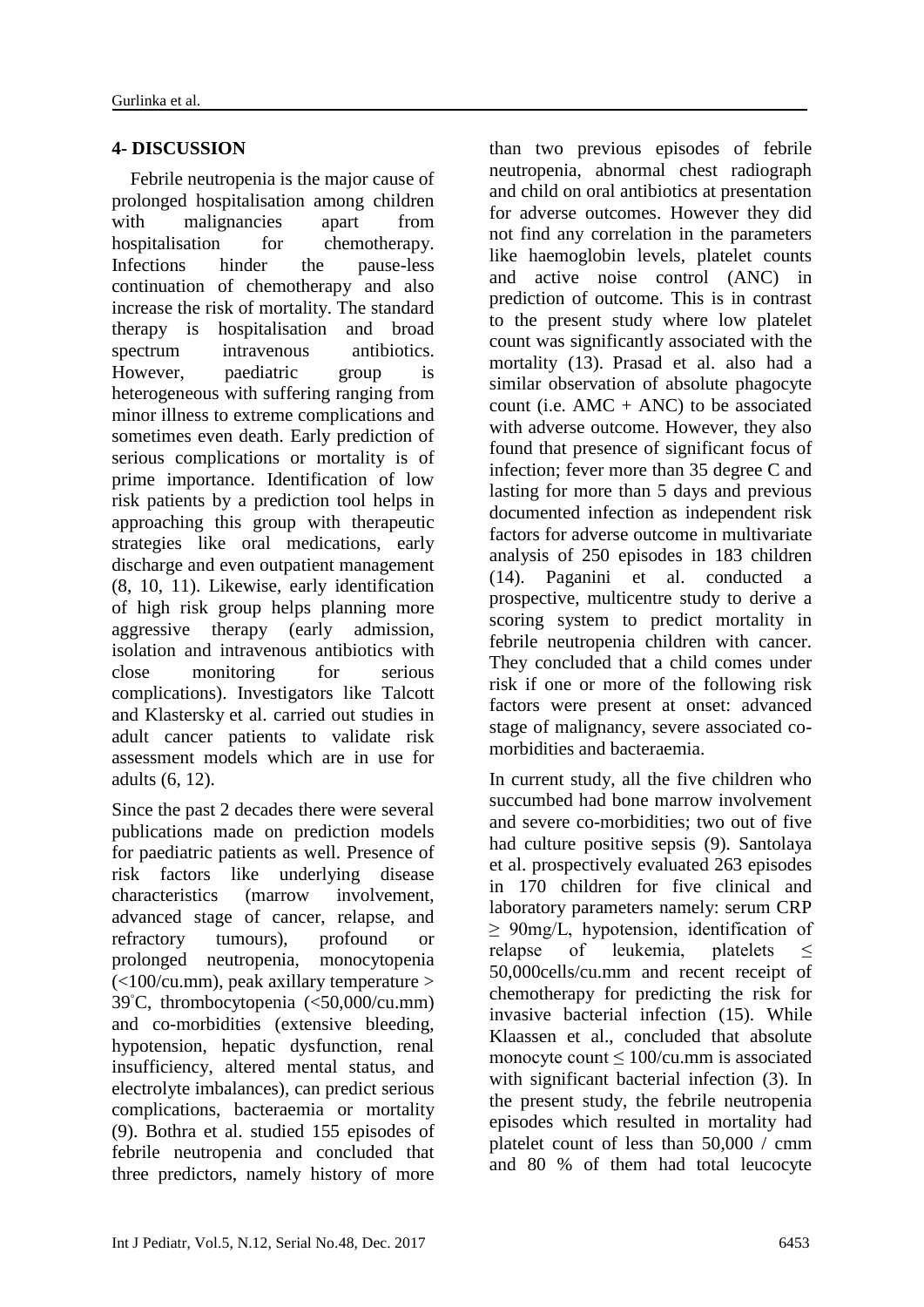count of less than 2,000 / cmm. All of them had low absolute monocyte count of less than 100 / cmm and an elevated Serum CRP level of more than 90 mg/L which indicated the significantly higher risk of mortality. In such high risk patients, aggressive higher in- patient antibiotic and supportive therapy keeping in mind the hospital flora and early initiation of antifungal therapy may reduce the risk of mortality. Prospective studies by Santolaya et al. also identified these factors to be associated with higher mortality (15).

Absolute monocyte count of less than 100 / cmm in a febrile neutropenia episode was associated with a prolonged period of fever for more than 7 days ( $p<0.05$ ). It may result in prolonged antibiotic and supportive therapy, prolonged hospital stay and more importantly break in chemotherapy which in turn may alter the outcome of the disease. Higher serum CRP of more than 90 mg/L and thrombocytopenia of less than 50,000 cmm were significantly associated with need for ICU stay.

# **4-1. Limitations of the study**

- 1) Study was conducted in a single setting,
- 2) Sample size was limited, hence multiple logistic regression analysis was not possible,
- 3) The impact on the outcome of episode due to prior antibiotic therapy and medications used in chemotherapy before the admission were not analysed.

# **5- CONCLUSION**

 According to the results of this study thrombocytopenia and increased serum C-Reactive protein levels are significant predictors of mortality and of need for prolonged ICU stay, whereas low Haemoglobin level, leukopenia and low ANC were not associated with adverse outcome in febrile neutropenia episodes in children.

#### **6- CONFLICT OF INTEREST:** None.

### **7- REFERENCES**

1. [Badr](https://www.ncbi.nlm.nih.gov/pubmed/?term=Badr%20M%5BAuthor%5D&cauthor=true&cauthor_uid=27588196) .M, [Hassan](https://www.ncbi.nlm.nih.gov/pubmed/?term=Hassan%20T%5BAuthor%5D&cauthor=true&cauthor_uid=27588196) T, [Sakr](https://www.ncbi.nlm.nih.gov/pubmed/?term=Sakr%20H%5BAuthor%5D&cauthor=true&cauthor_uid=27588196) H.et al Chemotherapy-induced neutropenia among pediatric cancer patients in Egypt: Risks and consequences: [Mol Clin.Oncol.](https://www.ncbi.nlm.nih.gov/pmc/articles/PMC4998081/) 2016; 5(3):  $300-6$ .

2. Rackoff WR, Gonin R, Robinson C, Kreissman SG, Breitfeld PB. Predicting the risk of bacteremia in childen with fever and neutropenia. J Clin Oncol. 1996; 14(3):919– 24.

3. Klaassen RJ, Goodman TR, Pham BA, Doyle JJ. Low-risk prediction rule for pediatric oncology patients presenting with fever and neutropenia. J Clin Oncol. 2000; 18(5):1012.

4. Hakim H, Flynn PM, Srivastava DK, Knapp KM, Li C, Okuma J, et al. Risk prediction in pediatric cancer patients with fever and neutropenia. Pediatr Infect Dis J. 2010; 29(1):53–59.

5. Adamson P C. Improving the outcome for children with cancer: Development of targeted new agents: CA Cancer J Clin.2015; 65(3):212-20.

6. Talcott JA. Assessing Risk in Cancer Patients with Fever and Neutropenia. In: Klastersky JA, editor. Febrile Neutropenia Berlin, Heidelberg: Springer Berlin Heidelberg; 1997. pp. 23–7.

7. Aquino VM, Tkaczewski I, Buchanan GR. Early Discharge of Low-Risk Febrile Neutropenic Children and Adolescents with Cancer. Clin Infect Dis. 1997; 25(1):74–8.

8. Mullen CA, Petropoulos D, Roberts WM, Rytting M, Zipf T, Chan KW, et al. Outpatient treatment of fever and neutropenia for low risk pediatric cancer patients. Cancer. 1999 Jul 1; 86(1):126–34.

9. Paganini HR, Aguirre C, Puppa G, Garbini C, Javier RG, Ensinck G, et al. A prospective, multicentric scoring system to predict mortality in febrile neutropenic